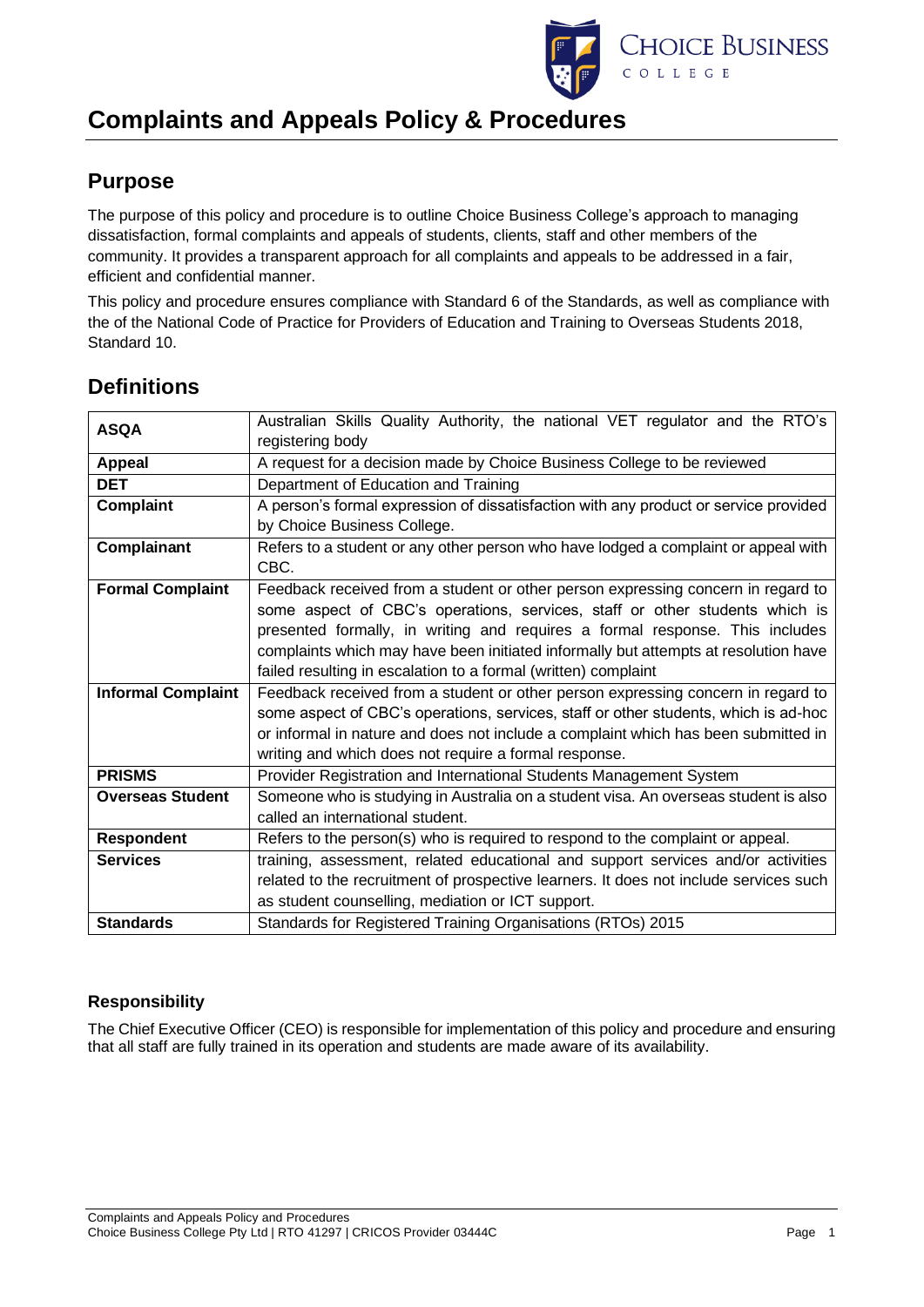

## **Policy**

### **Informal and Formal Complaints**

It is recommended that Complainants try to resolve a complaint informally. Where the concern relates to the training or assessment, the Complainant is encouraged to approach the trainer(s) of their course and/or where necessary the Student Support Officer at their Campus.

Where the Complainant is not satisfied with the results of this informal approach and wishes to take the matter further, the process described in this policy and procedure are followed.

Please note that it is not mandatory for Complainants to raise a complaint informally, before proceeding to a formal complaint.

Where someone wishes to lodge a formal complaint they are encouraged to do so using the Complaints and Appeals Form available from the Student Support Officer at the Campus or by requesting a form via email, from [info@cbc.edu.au](mailto:info@cbc.edu.au) and sending it to:

> **The Chief Executive Officer CHOICE BUSINESS COLLEGE Suite 2, Level 5, 460 Church St Parramatta, NSW 2150,**

### **General Principles**

Complaints about a particular incident should be made as soon as possible after the incident occurring and appeals must be made within thirty (30) calendar days of the original decision being made.

When making a complaint or appeal, the complainant is advised to provide as much information as possible to enable Choice Business College to investigate and determine an appropriate solution. This should include:

- Specific details regarding the complaint itself, or the decision that is being appealed including dates and times, where possible.
- Any evidence that supports the complaint or appeal.
- Details about any steps already taken to resolve the issue.
- Suggestions about how the matter might be resolved.

Choice Business College responds to all complaints regarding the conduct or practices of:

- The RTO, its trainers and assessors and other staff.
- Any third-party providing Services on behalf of Choice Business College and including education agents.
- Any student or client of Choice Business College.

Complaints may be made in relation to any of Choice Business College's services and activities such as:

- the application and enrolment process
- marketing information
- the quality of training and assessment provided
- training and assessment matters, including student progress, student support and assessment requirements
- the way someone has been treated
- the actions of another student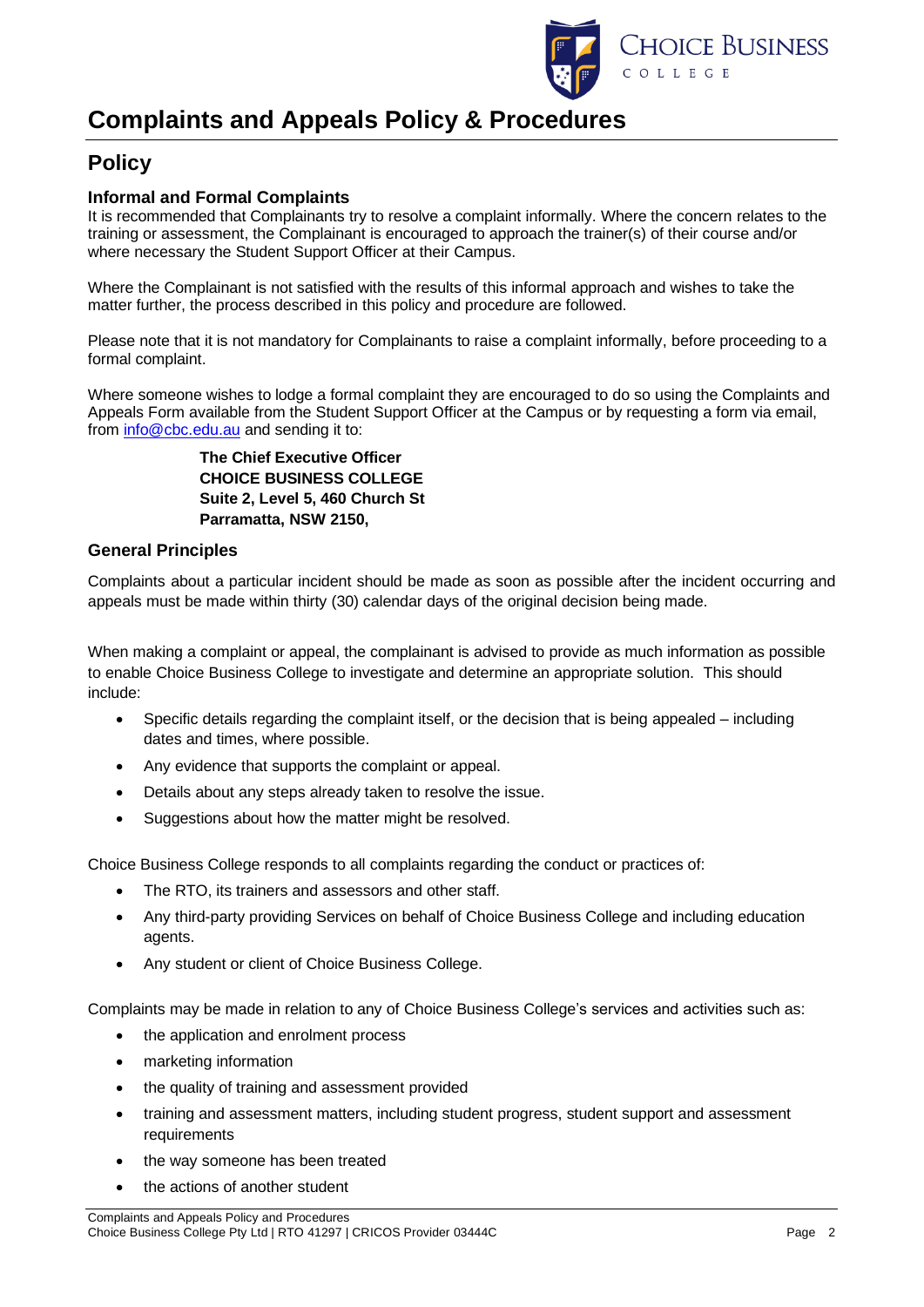

The Complainant and any Respondent(s) have the opportunity to present their case at each stage of the procedure.

An appeal is a request for a decision made by Choice Business College to be reviewed. This can include decisions relating to:

- course admissions
- refunds
- outcomes of a complaint
- assessment outcomes / results
- other general decisions made by Choice Business College

### **Complaint resolution**

Choice Business College is committed to developing a procedurally fair complaints and appeals process that is objective and transparent and follows the principles of natural justice. Through this policy and procedure, Choice Business College ensures that complaints and appeals:

- Are responded to in a professional, consistent and transparent manner.
- Are responded to promptly, fairly, objectively, with sensitivity and confidentiality.
- Are able to be resolved at no cost to the individual, where the matter is not referred to independent parties for review.
- Are used to identify potential opportunities for continuous improvement and implementation of strategies or systems to prevent the issues from recurring.

Choice Business College will communicate with and inform all persons or parties involved in any allegations made as well as providing them with an opportunity to present their side of the matter.

Nothing in this policy and procedure limits the rights of an individual to take action under Australia's Consumer Protection laws and it does not circumscribe an individual's rights to pursue other legal remedies.

No complainant, staff, student or other stakeholder is disadvantaged in any way during the complaint and resolution process.

At all stages of the process, discussions relating to complaints and appeals are recorded in writing. Reasons and a full explanation in writing for decisions and actions taken as part of this procedure are provided to the Complainant and/or any Respondent if requested.

Where CBC considers more than 60 calendar days are required to process and finalise the complaint or appeal, CBC informs the complainant in writing, including the reasons why more than 60 calendar days are required and updates the complainant on the progress of their complaint.

#### **1. Making a complaint or appeal**

#### Timeframes for resolution

The complaint or appeal will be acknowledged in writing within 3 business days of receipt.

The complaints and appeals process will commence within 10 business days of receipt of the application. Complaints and appeals will be finalised as soon as practicable or at least within 30 calendar days unless there is a significant reason for the matter to take longer.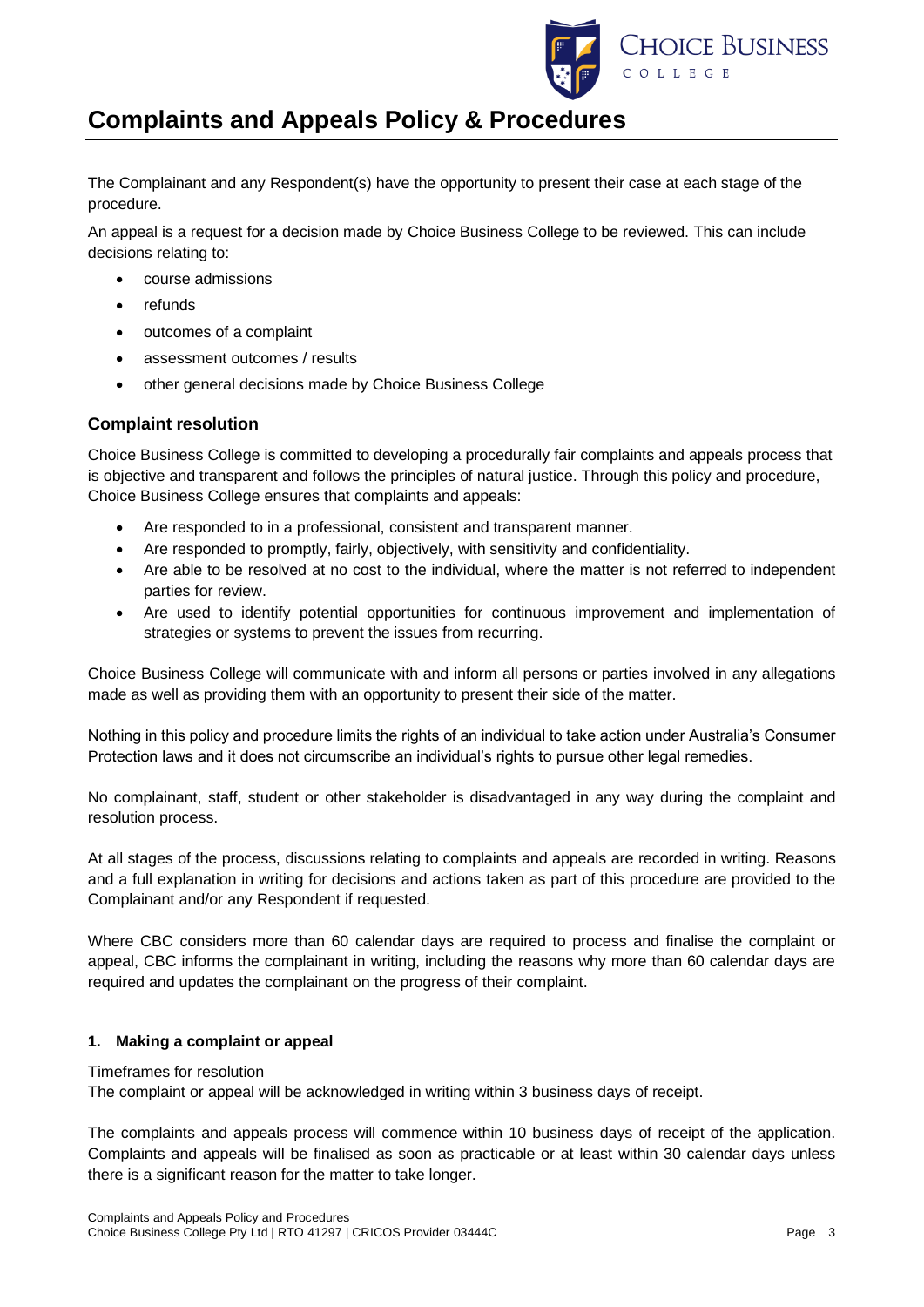

In matters where additional time is needed, the complainant or appellant will be advised in writing of the reasons and will be updated weekly on the progress of the matter until such a time that the matter is resolved.

#### **2. Resolution of complaints and appeals**

- Some members of the management team of Choice Business College may be involved in resolving complaints and appeals as outlined in the procedures.
- Where a complaint or appeal involves another individual or organisation, they will be given the opportunity to respond to any allegations made.
- Where a third-party delivering Services on behalf of the RTO is involved, they will also be included in the process of resolving the complaint or appeal.
- Each party involved in the complaint or appeal may have a support person of their choice present at meetings scheduled to resolve the issue.
- In the case of an assessment appeal, an assessor who is independent from the original decision will assess the original task again. The outcome of this assessment will be the result granted for the assessment task. The complainant or appellant will be advised in writing of the outcome of the process and the reasons for the findings made.
- The enrolment status of student will be handled as follows:
	- For domestic students that choose to access this policy and procedure, Choice Business College will maintain the student's enrolment while the complaints and appeals process is ongoing.
	- For international students, Choice Business College will maintain a student's enrolment throughout the internal appeals processes without notifying DET via PRISMS of a change in enrolment status. In the case of an external appeals process it will depend on the type of appeal as to whether Choice Business College maintains the student's enrolment as follows:
		- If the appeal is against Choice Business College's decision to report the student for unsatisfactory course progress or attendance, the student's enrolment will be maintained until the external process is completed and has supported or not supported Choice Business College's decision to report.
		- $\circ$  If the appeal is against Choice Business College's decision to defer, suspend or cancel a student's enrolment due to misbehaviour, Choice Business College will notify DET via PRISMS of a change to the student's enrolment after the outcome of the internal appeals process

### **3. Independent Parties**

- Choice Business College acknowledges the need for an appropriate independent party to be appointed to review a matter where this is requested by the complainant or appellant and the internal processes have failed to resolve the matter. Costs associated with independent parties to review a matter must be covered by the complainant/appellant unless the decision to include an independent party was made by Choice Business College.
	- $\circ$  For domestic students, complainants and appellants are able to use their own external party at their own cost. Domestic students may also access the external complaint avenues indicated below free of charge.
	- $\circ$  For international students, the independent party is the Overseas Students Ombudsman. This service is free of charge. Where an international student is not satisfied with the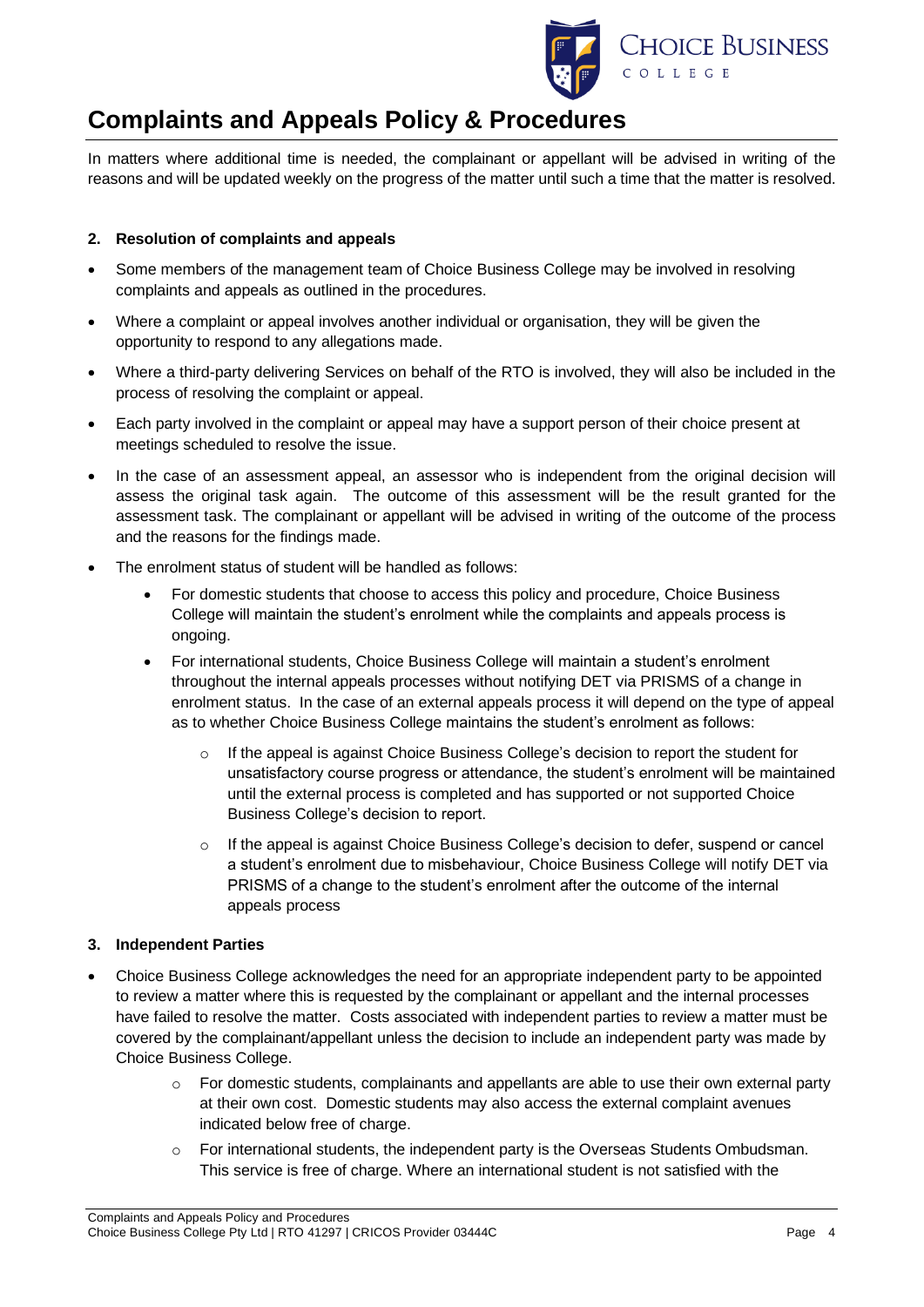

outcome or conduct of the internal process, they are referred to the Overseas Students Ombudsman (OSO). See information under external complaint avenues.

- $\circ$  Choice Business College will provide complete cooperation with the external mediator investigating the complaint/appeal and will be bound by the recommendations arising out of this process.
- $\circ$  The CEO will ensure that any recommendations made are implemented within twenty (20) days of being notified of the recommendations. The complainant or appellant will also be formally notified in writing of the outcome of the mediation, and any recommendations being actioned by Choice Business College.

#### **4. External complaint avenues**

If the complaint remains unresolved, the complainant is able to request a review from an appropriate independent third party by contacting the National Training Complaints Hotline: Phone: 13 38 73, Monday– Friday, 8am to 6pm nationally or via Email: [skilling@education.gov.au.](mailto:skilling@education.gov.au)

Alternatively, Complainants may request that their complaint is directly referred to an independent mediator by writing to:

> **The Chief Executive Officer Choice Business College Suite 2, Level 5, 460 Church St Parramatta, NSW 2150**

It is not the role of the Australian Skills Quality Authority (ASQA) to act as an advocate for individual student complaints.

#### The Overseas Student Ombudsman (OSO)

International students may complain to the OSO if their complaint is in relation to Choice Business College:

- refusing admission to a course
- course fees and refunds
- course or provider transfers
- course progress or attendance
- cancellation of enrolment
- accommodation or work arranged by your provider
- incorrect advice given by an education agent.
- if you believe we have failed to take action or are taking too long to take some action. This might include (for example), failing to provide your results in the normal timeframe, or failing to provide services included your written agreement with Choice Business College.

The OSO may not be able to investigate your complaint if you have not already exhausted our formal internal complaints process as above.

Please refer to the following website if you are considering making a complaint: <http://www.ombudsman.gov.au/making-a-complaint/overseas-students#quality-of-education-provider>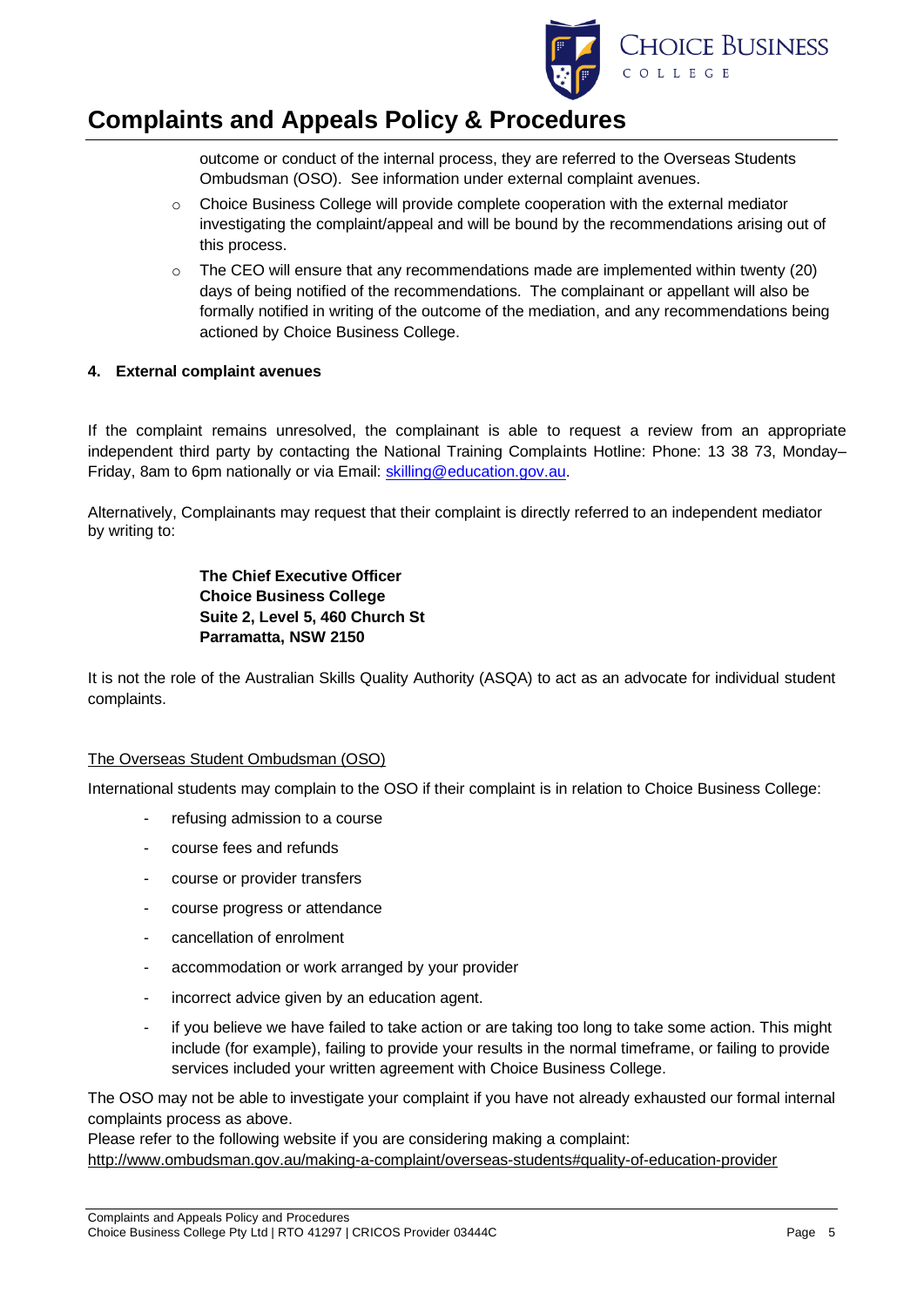

#### **5. Records of complaints and appeals**

Choice Business College will maintain a record of all complaints and appeals and their outcomes and reasons for the outcomes on the *Complaints and Appeals Register*, which will be securely stored according to the Privacy Policy and Procedures.

#### **6. Publication**

This policy and procedure will be published in the Student Handbook and on Choice Business College's website.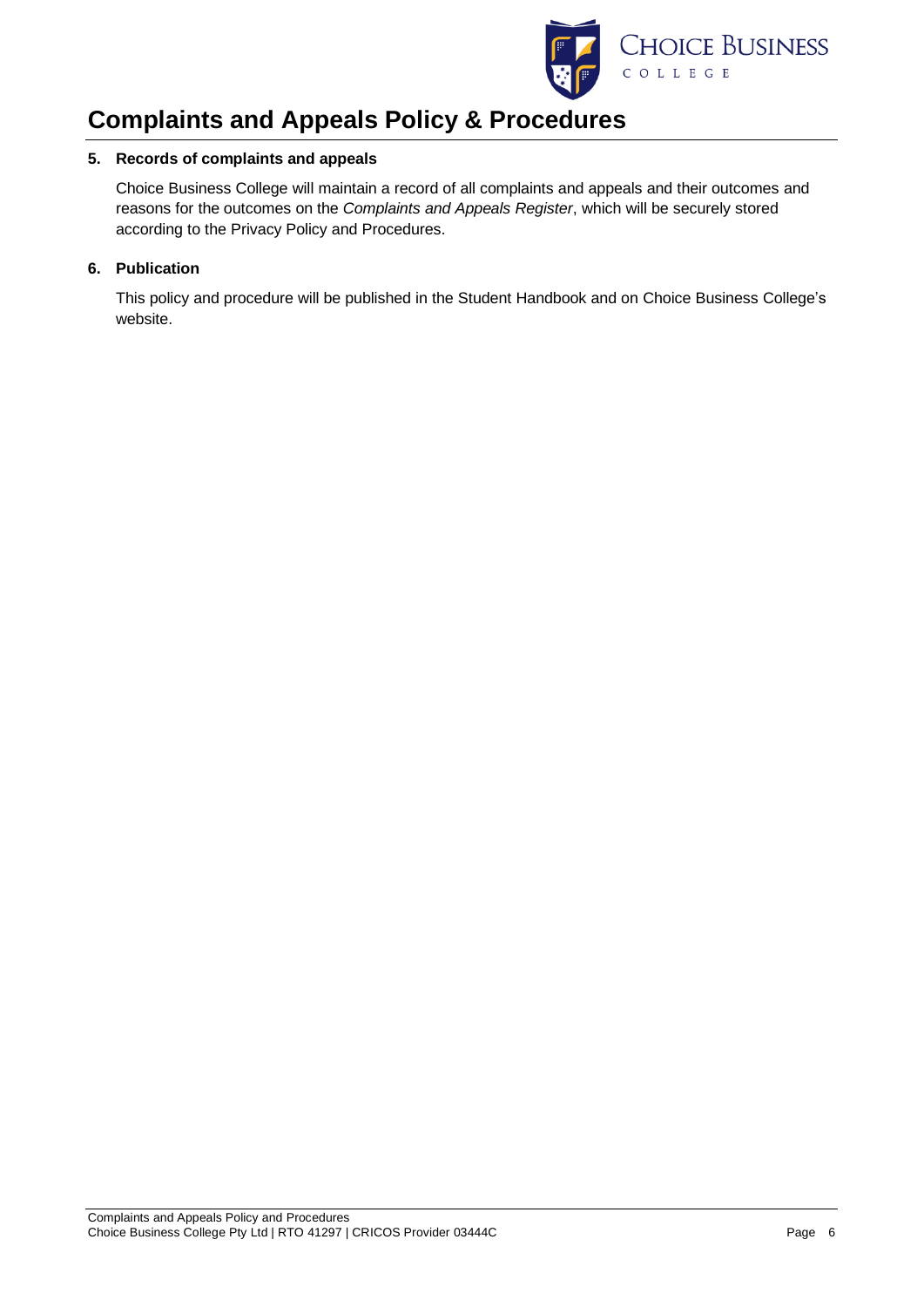

## **Procedures**

### **1. Complaints management**

| <b>Procedure</b> |                                                                                                                                                                                                                                                                                                                                                                                                         | <b>Responsibility</b> |
|------------------|---------------------------------------------------------------------------------------------------------------------------------------------------------------------------------------------------------------------------------------------------------------------------------------------------------------------------------------------------------------------------------------------------------|-----------------------|
|                  | A. Receive and acknowledge complaint                                                                                                                                                                                                                                                                                                                                                                    | M and/or CEO          |
| $\bullet$        | As per policy, complaints are to be made in writing by the complainant, marked<br>for attention to the Chief Executive Officer (CEO).                                                                                                                                                                                                                                                                   |                       |
| ٠                | The CEO should review all complaints upon receipt.                                                                                                                                                                                                                                                                                                                                                      |                       |
| ٠                | The CEO or delegate will acknowledge the complaint in writing by sending a<br>letter to the complainant within 3 working days of receipt. Use Complaint/<br>Appeal Acknowledgement Letter.                                                                                                                                                                                                              |                       |
| ٠                | The CEO or delegate will record details of the complaint on the Complaints<br>and Appeals Register.                                                                                                                                                                                                                                                                                                     |                       |
| ٠                | The CEO or delegate will commence a process of investigation, within 10 days<br>of receiving the complaint.                                                                                                                                                                                                                                                                                             |                       |
|                  | B. Investigate the complaint                                                                                                                                                                                                                                                                                                                                                                            | O, GVCRM or delegate  |
| $\bullet$        | Upon receiving the complaint, the matter is to be investigated to ensure all<br>relevant information is available and it is accurate and complete.                                                                                                                                                                                                                                                      |                       |
| ٠                | Further details from the complainant, respondent or other involved parties<br>may be requested during this stage. This may be in writing, over the phone,<br>or face-to-face. Where the meeting is face to face, the complainant may be<br>accompanied by a support person.                                                                                                                             |                       |
| ٠                | The investigation will also identify corrective and preventative action which<br>will be immediately implemented as per the next section of this procedure.                                                                                                                                                                                                                                             |                       |
| ٠                | The CEO will review the information and decide on an appropriate response.<br>Where deemed necessary by the CEO, the matter may be reviewed by other<br>members of the management team to arrive at an appropriate resolution.                                                                                                                                                                          |                       |
| ٠                | Note: The complaint must be completely resolved within 30 calendar days of<br>receipt of the original complaint. If the matter is particularly complex and it is<br>going to take longer to resolve, the complainant is to be advised in writing<br>along with reasons for the extra time. They must be provided with updates on<br>progress on a weekly basis thereafter until the matter is resolved. |                       |
|                  | Advise of the outcome and update records                                                                                                                                                                                                                                                                                                                                                                | M and/or CEO          |
|                  | Provide a written response to the complainant outlining:                                                                                                                                                                                                                                                                                                                                                |                       |
|                  | The RTO's understanding of the complaint                                                                                                                                                                                                                                                                                                                                                                |                       |
|                  | The steps taken to investigate and resolve the complaint<br>$\qquad \qquad -$                                                                                                                                                                                                                                                                                                                           |                       |
|                  | Decisions made about resolution, with reasons for the decisions made<br>-                                                                                                                                                                                                                                                                                                                               |                       |
|                  | Areas that have been identified as possible causes of the complaint and<br>—<br>improvements to be recommended                                                                                                                                                                                                                                                                                          |                       |
|                  | Their right to access the appeals process if they are not satisfied with<br>-<br>the outcome of the complaints process.                                                                                                                                                                                                                                                                                 |                       |
|                  | Update the Complaints and Appeals Register so it includes the outcome of<br>the complaint and showing the decision that has been made, as well as any<br>corrective/preventative actions identify to address the issue.                                                                                                                                                                                 |                       |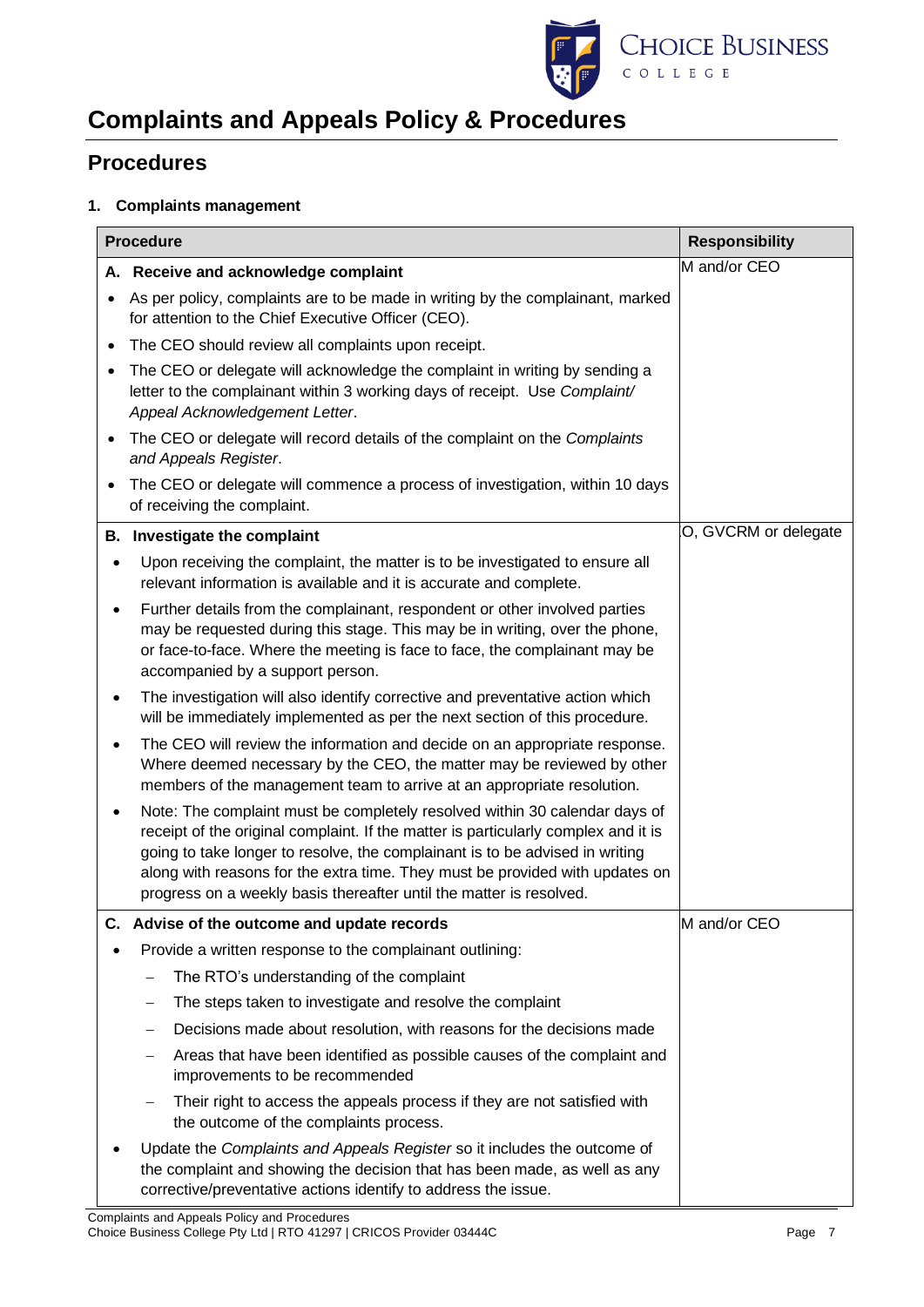

| <b>Procedure</b> |                                                                                                                                                                                                        | <b>Responsibility</b> |
|------------------|--------------------------------------------------------------------------------------------------------------------------------------------------------------------------------------------------------|-----------------------|
|                  | Update the Continuous Improvement Register showing the decision that has<br>been made in relation to the complaint, as well as any corrective/preventative<br>actions identified to address the issue. |                       |
|                  | Keep a copy of the complaint and supporting documents in the Complaints<br>file and in the student or staff file (where relevant).                                                                     |                       |
|                  | Immediately implement actions related to decisions that supports the student<br>and/or corrective or preventative actions required.                                                                    |                       |

#### **2. Appeals management**

| <b>Procedure</b> |                                                                                                                                                                                                                                                                                                                                                                                                                            | <b>Responsibility</b> |
|------------------|----------------------------------------------------------------------------------------------------------------------------------------------------------------------------------------------------------------------------------------------------------------------------------------------------------------------------------------------------------------------------------------------------------------------------|-----------------------|
|                  | A. Receive and acknowledge appeal                                                                                                                                                                                                                                                                                                                                                                                          | M and/or CEO          |
| $\bullet$        | Upon receipt of a request for an appeal, acknowledge receipt of appeal in<br>writing by sending a letter to appellant within 3 working days of receipt to<br>ensure appellant receives it within 7 days. Use Complaint/Appeal<br>Acknowledgement Letter.                                                                                                                                                                   |                       |
| $\bullet$        | Record details of appeal on the Complaints and Appeals Register.                                                                                                                                                                                                                                                                                                                                                           |                       |
|                  | <b>B.</b> Respond to assessment appeals                                                                                                                                                                                                                                                                                                                                                                                    | SSM and/or CEO or     |
| $\bullet$        | In the case of appeals against assessment decisions, the original assessment<br>decision will be reviewed by having an assessor independent of the original<br>decision, mark the assessment task again.                                                                                                                                                                                                                   | delegate              |
| $\bullet$        | The assessment decision made during the appeals process will be considered<br>the actual assessment outcome for the task.                                                                                                                                                                                                                                                                                                  |                       |
| $\bullet$        | Advise the student of the outcome of the appeal.                                                                                                                                                                                                                                                                                                                                                                           |                       |
| C.               | Respond to appeals against non-academic decisions                                                                                                                                                                                                                                                                                                                                                                          | CEO and CBC           |
| $\bullet$        | Upon receiving the appeal, the matter is to be investigated to identify the<br>original decision made and the reasons for the decision.                                                                                                                                                                                                                                                                                    | Management team       |
| $\bullet$        | Further details from the complainant/appellant, respondent, the person who<br>made the original decision, or other involved parties may be requested during<br>this stage. This may be in writing, over the phone, or face-to-face.                                                                                                                                                                                        |                       |
| $\bullet$        | If the matter is in relation to a third-party delivering Services on behalf of the<br>RTO, the third party should be involved in the resolution of the appeal.                                                                                                                                                                                                                                                             |                       |
| $\bullet$        | The complainant/appellant may request for an independent party (mediator) to<br>be involved in the process. Where this is requested by the appellant, they will<br>bear the costs associated. Additionally, Choice Business College may decide<br>to call upon an independent mediator to assist to resolve the issue where a<br>decision cannot be reached internally. This will be at Choice Business<br>College's cost. |                       |
| $\bullet$        | Choice Business College's Management team will review all relevant<br>information and decide on an appropriate response.                                                                                                                                                                                                                                                                                                   |                       |
| $\bullet$        | The investigation will also identify corrective and preventative action, which will<br>be immediately implemented as per the next section of this procedure.                                                                                                                                                                                                                                                               |                       |
| $\bullet$        | Note: The appeal must be resolved within 30 calendar days of receipt of the<br>original appeal. If the matter is particularly complex and it is going to take                                                                                                                                                                                                                                                              |                       |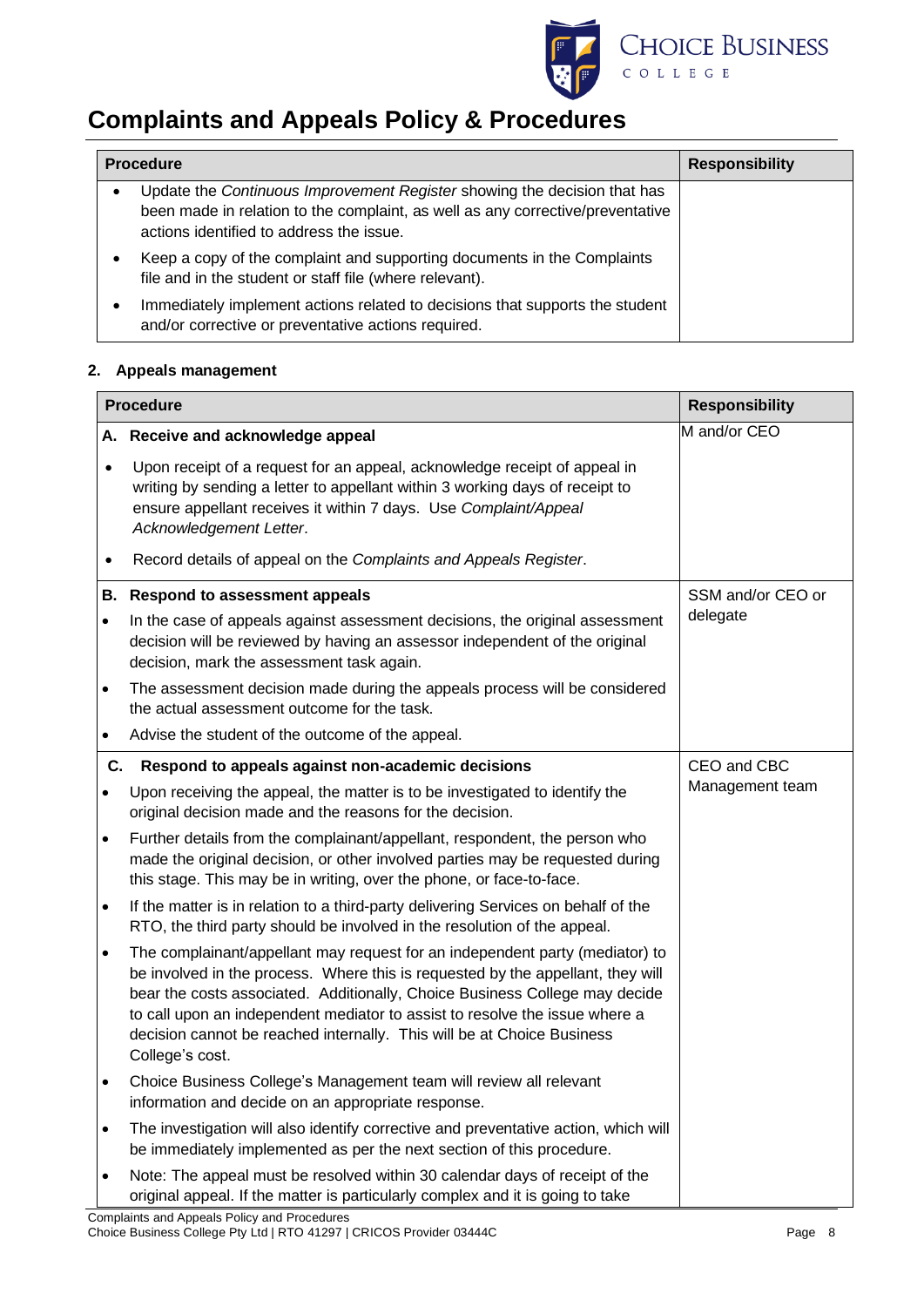

|                          | <b>Procedure</b><br><b>Responsibility</b>                                                                                                                                                                            |                |
|--------------------------|----------------------------------------------------------------------------------------------------------------------------------------------------------------------------------------------------------------------|----------------|
|                          | longer to resolve, the appellant must be advised in writing along with reasons<br>for the extra time. They must be provided with progress updates on a weekly<br>basis thereafter until the matter is resolved.      |                |
| D.                       | Advise appellant of the outcome and update records                                                                                                                                                                   | SSM and/or CEO |
|                          | Provide a written response to the appellant outlining:                                                                                                                                                               |                |
| $\overline{\phantom{0}}$ | The RTO's understanding of the reasons for the appeal                                                                                                                                                                |                |
|                          | The steps taken to investigate and resolve the appeal                                                                                                                                                                |                |
| $\overline{\phantom{0}}$ | Decisions made about resolution and reasons for the decisions                                                                                                                                                        |                |
|                          | If relevant, areas that have been identified as possible causes of the appeal<br>and improvements to be recommended                                                                                                  |                |
|                          | Their right to, and information on, the external appeals process.                                                                                                                                                    |                |
|                          | For international students, the effect on their enrolment status (see enrolment<br>status in policy $-10$ ).                                                                                                         |                |
|                          | Update the Complaints and Appeals Register so it includes the outcome of<br>the appeal and showing the decision that has been made, as well as any<br>corrective/preventative actions identify to address the issue. |                |
|                          | Update the Continuous Improvement Register showing the decision that has<br>been made in relation to the appeal, as well as any corrective/preventative<br>actions identify to address the issue.                    |                |
|                          | Keep a copy of the complaint and supporting documents in the Complaints<br>file and in the student or staff file (where relevant).                                                                                   |                |
|                          | Immediately implement actions related to decisions that supports the student<br>and/or corrective or preventative actions required.                                                                                  |                |

### **3. External complaint or appeal**

| <b>Procedure</b> |                                                                                                                                                                                                                                                                                                                                                                                                              | <b>Responsibility</b> |
|------------------|--------------------------------------------------------------------------------------------------------------------------------------------------------------------------------------------------------------------------------------------------------------------------------------------------------------------------------------------------------------------------------------------------------------|-----------------------|
| А.               | <b>External complaint or appeal</b>                                                                                                                                                                                                                                                                                                                                                                          | SSM and/or CEO and    |
|                  | If dissatisfied with the internal processes, the complainant/appellant may<br>initiate an external complaint or appeal.                                                                                                                                                                                                                                                                                      | <b>GVCRM</b>          |
| ٠                | Additionally, a complainant or appellant who has been through the internal<br>processes may request Choice Business College to appoint an independent<br>party to review the matter.                                                                                                                                                                                                                         |                       |
| $\bullet$        | For domestic students, complainants and appellants are able to seek their<br>own external parties at their own cost. Domestic students may access the<br>external services listed in the policy free of charge.                                                                                                                                                                                              |                       |
|                  | For international students, the independent party advised is the Overseas<br>Students Ombudsman, which is free of charge.                                                                                                                                                                                                                                                                                    |                       |
| ٠                | Co-operate fully in the process of the external party to investigate and review<br>the matter. This will include and not be limited to providing full access to the<br>relevant student file/s and the internal complaints records where permitted to<br>do so by law. All staff will be instructed to cooperate in such instances and to<br>give an accurate account of the events as they understand them. |                       |